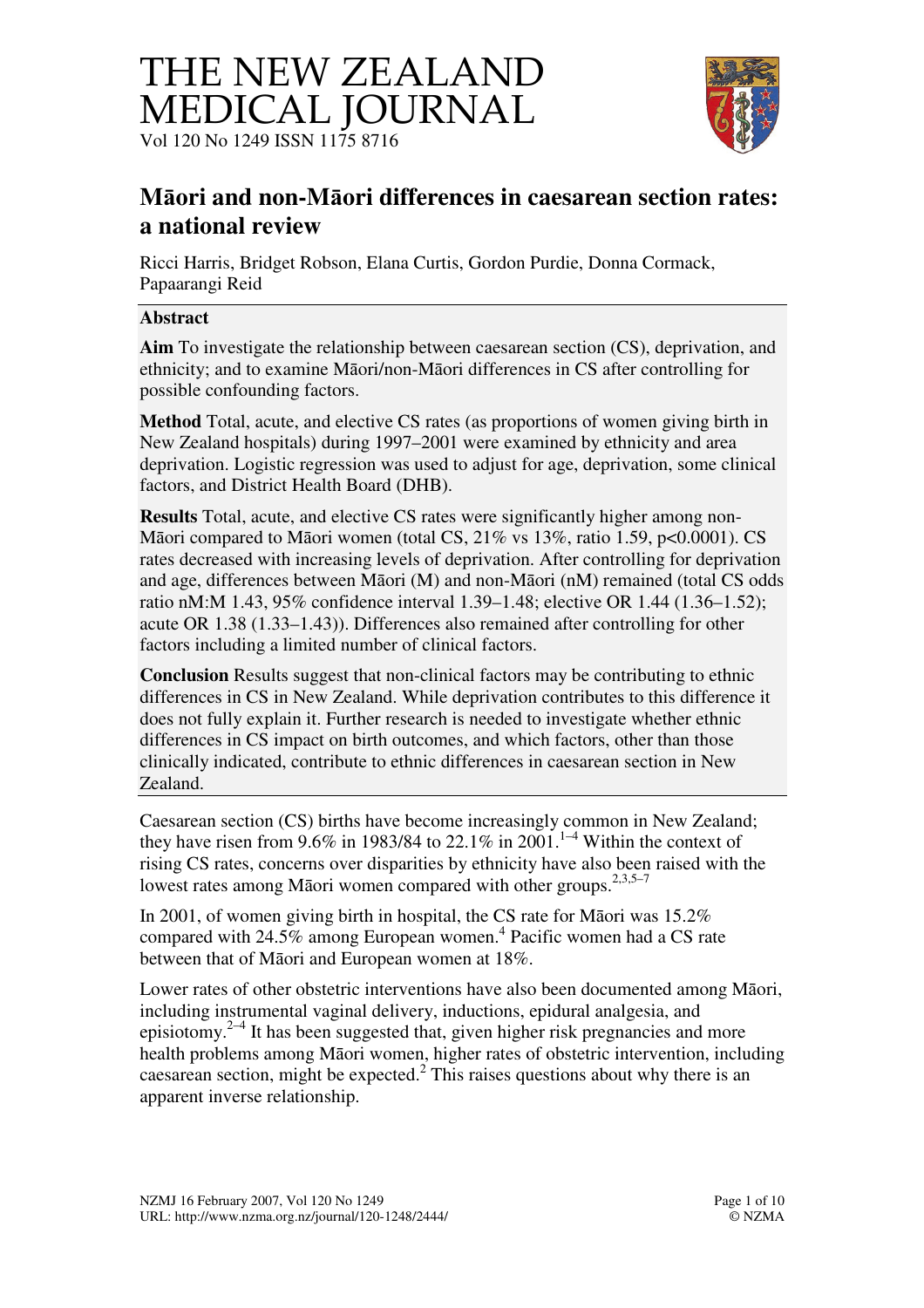While differences persist after considering maternal age, clinical factors (such as parity,5,7 and non-clinical factors) have been raised as possible contributors to ethnic differences.<sup>2,7</sup>

One New Zealand study<sup>5</sup> undertaken at National Women's Hospital (NWH) examined associations between ethnicity and obstetric intervention (including caesarean section) after controlling for parity and obstetric risk in more detail. Among 43,367 singleton, cephalic deliveries, not preceded by caesarean section between 1992–1999, results showed that rates of pre-labour caesarean remained lower for Māori and Pacific women than for all other ethnicities (after controlling for age, parity, and multiple clinical risk factors). For caesarean delivery rates overall, however, adjusted analyses were not significantly different for Māori or Pacific Island women compared to 'Other' ethnic groups.

Differences in CS by deprivation have also been documented in New Zealand with lower rates of CS at increasing levels of area deprivation.<sup>2</sup> As with ethnicity, the authors suggest that given the likely higher clinical need for intervention among women from more deprived areas, one might expect higher rates of intervention.

Ethnic disparities in deprivation (with the skewed distribution of the Māori population towards the most deprived areas) $\delta$  may therefore contribute to differences in CS between Māori and non-Māori women. The impact of socioeconomic position on ethnic disparities in CS has not been considered in New Zealand. The interplay between ethnicity and deprivation requires further consideration in order to contribute to our understanding of ethnic disparities in caesarean section.

This study aimed to investigate the relationship between caesarean sections, deprivation, and ethnicity. It also aimed to examine Māori/non-Māori disparities in caesarean section after controlling for possible confounding factors using national hospital information.

# **Method**

National hospital data with any diagnosis of ICD-9-CM V27, the code for outcome of delivery, were obtained from the New Zealand Health Information Service (NZHIS). This includes deliveries in public and private hospitals. Coding of caesarean sections as elective and acute was introduced in 1996.<sup>9</sup> Therefore, data analyses were restricted to the period 1 January 1997 to 30 June 2001. For any women having a hospital birth during this period, all admissions up to one year prior to birth, and any previous hospital births after 1 January 1988 were also obtained.

Total, elective, and acute caesarean sections (numerator) were analysed by ethnicity and deprivation among all admissions of women having hospital births (denominator).

Total CS were coded as any ICD-9-CM procedure beginning with 74.0 or 74.1.

ICD-9-CM defines an *elective caesarean* as a caesarean section carried out as a planned procedure before the onset of labour or following the onset of labour, when the decision was made before labour (ICD-9-CM codes 7401, 7411).

An *acute/emergency caesarean* is defined as a caesarean required because of an emergency situation e.g. obstructed labour, fetal distress. It is best described as "when the caesarean section is performed having not been considered necessary previously" (ICD-9-CM 7402, 7412). Other types of caesarean sections were excluded from the analysis (n=32).

In this study it was assumed that there was likely undercounting of Māori in hospital data.<sup>10</sup> Therefore, any record that included Māori in either the event or National Health Index (NHI) ethnicity fields was identified as being of Māori ethnicity. Where individuals with multiple admissions were 'ever' recorded as Māori in any admission record, the ethnicity for all records for that individual was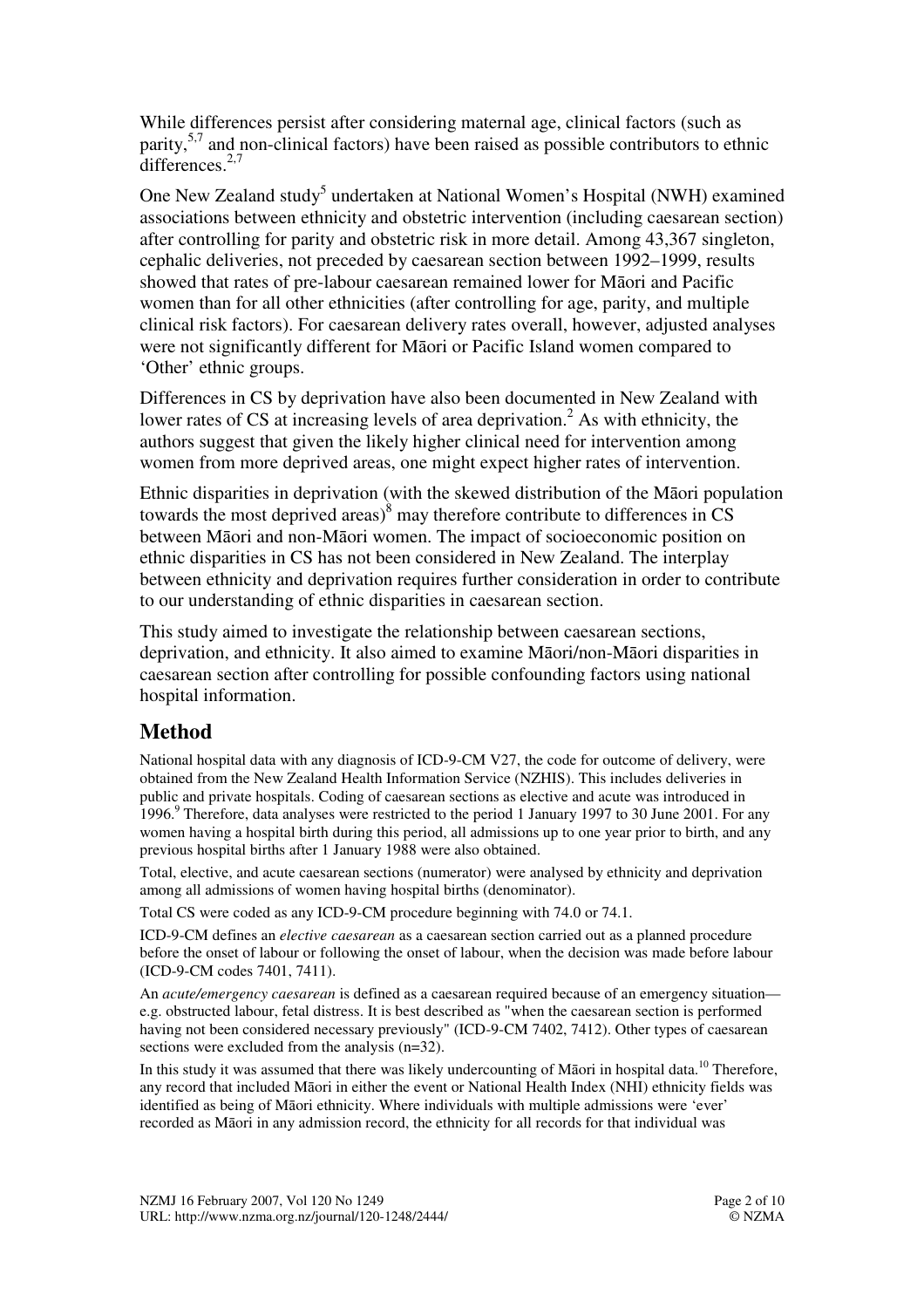identified as Māori. All remaining records (including those with no ethnicity specified) were classified as 'non-Māori'.

A New Zealand Deprivation Index (NZDep96) scale from 1 to 10 was assigned using women's NHI meshblock. NZDep96 is an area-based measure of socioeconomic deprivation that combines (by principal component analysis) nine variables from the 1996 Census, reflecting eight domains of deprivation.<sup>11</sup> Each variable was calculated as the proportion of people with the specified deprivation characteristic in each meshblock in New Zealand. The ordinal scale ranges from 1 to 10 whereby 1 is assigned to the least deprived 10% of areas and 10 to the most deprived 10% of areas.

All statistical analyses were conducted using SAS version 9.1 (SAS Institute Inc, Cary, North Carolina). Caesarean section rates were calculated as proportions of all admissions of women having hospital births. Univariate associations with ethnicity and deprivation decile were examined. Data with insufficient information available to assign a deprivation decile was excluded from deprivation analyses. Chi-squared  $(\chi^2)$  tests were used to test for differences in proportions. Mantel-Haenszel Chisquared tests were used to test for significant trends.

Age is an important confounding factor as CS increases with increasing age, and the age distribution for women having babies is different for Māori and non-Māori (i.e. Māori women tend to be younger). Logistic regression models were run to examine the relationship between CS and ethnicity after adjusting for age, as well as age and deprivation. Ethnicity was entered into the models as a dichotomous variable (non-Māori vs Māori). Age and NZDep96 were included as continuous variables.

Additional models were run on a selected group of women—adjusted for maternal age, deprivation and other potential confounding factors. To control for parity and previous caesarean, this analysis was restricted to women having their first baby—i.e. no hospital delivery since 1988, and no coding of previous caesarean (ICD-9-CM 654.2).

Other available clinical variables coded on the admission with delivery included:

- Fetal presentation (malpresentation ICD-9-CM 652);
- Gestation at delivery (pre-term delivery <37 weeks gestation ICD-9-CM 644.2;
- Post-term delivery >42 weeks gestation ICD-9-CM 645);
- Multiple births (singleton ICD-9-CM V270-271 vs multiple ICD-9-CM 272-279);
- Maternal hypertension (HT, ICD-9-CM 401, 642, 796.2);
- Maternal diabetes (DM, ICD-9-CM 250, 648.0, 648.8); and
- Antepartum haemorrhage (APH, ICD-9-CM 641).

In addition, District Health Board (DHB) of women's residence was also entered into models to assess the impact of regional differences in CS on ethnic disparities.

An interaction term (ethnicity  $\times$  NZDep96) was added to the models to test for any differences in the relationship between deprivation and CS for Māori and non-Māori women. Odds ratios (OR) and 95% confidence intervals (CI) are presented for non-Māori compared to Māori and for each increasing NZDep96 decile.

All odds ratios presented are for each category of caesarean section versus all other types of birth—e.g. total CS vs all else, acute CS vs all else and elective CS vs all else. For acute CS the comparison group also includes women with an elective CS birth. Models were also run estimating the odds of acute CS vs no CS. These showed similar results and are therefore not presented.

## **Results**

From January 1997 to June 2001, there were a total of 243,539 admissions for women having hospital births (21% Māori and 79% non-Māori). The most common age group (in 5-year bands) for Māori women to give birth was 20–24 years, and for non-Māori it was 30–34 years. Thirty-two of these births involved other types of CS and are excluded from the analysis. The CS rate was 19.5% (n=47,363).

Large disparities in area deprivation were evident between Māori and non-Māori women, although both groups were slightly more deprived than Māori and non-Māori in the total population.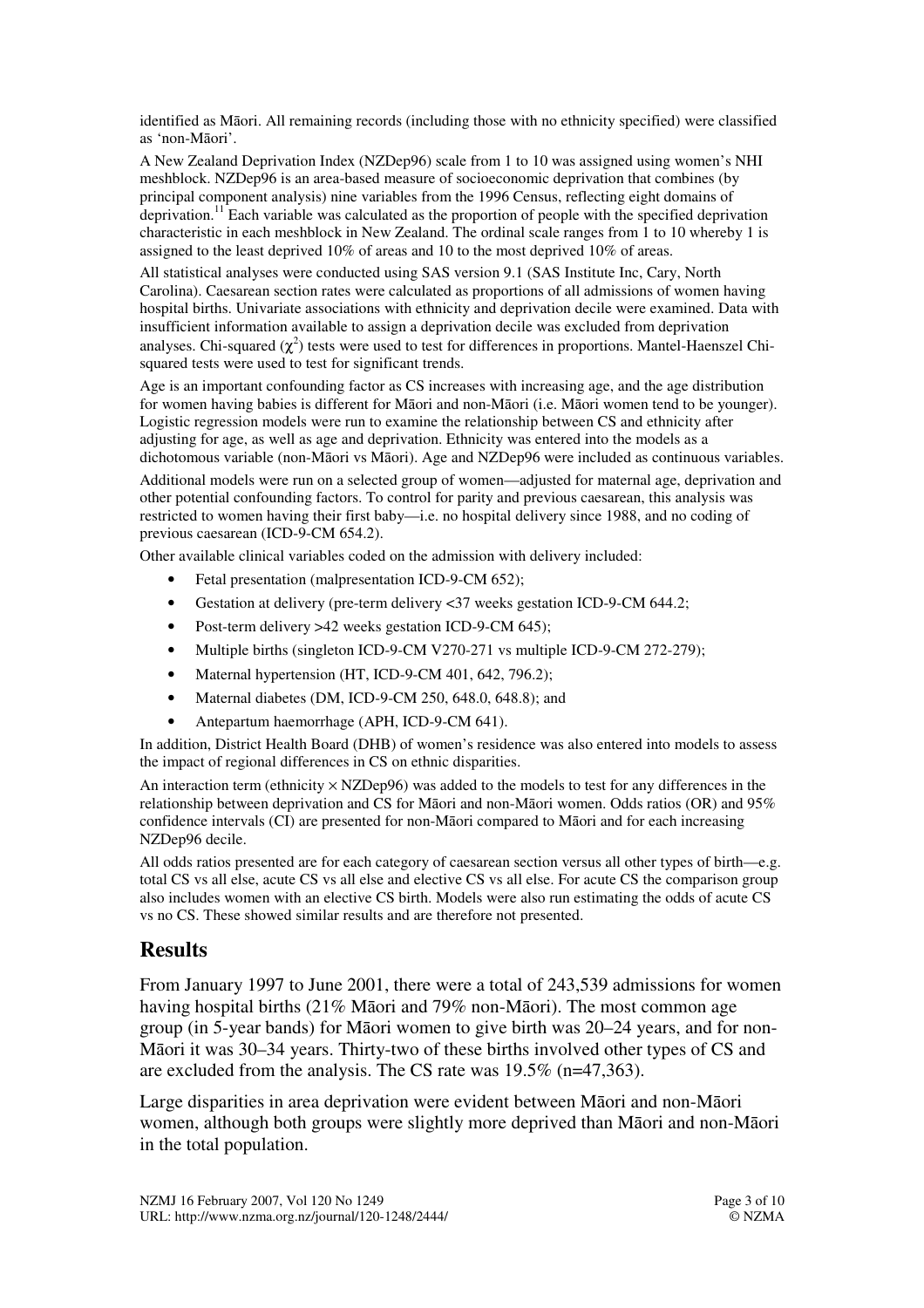Caesarean section rates, both elective and acute, were significantly higher among non-Māori women compared with Māori women (Table 1). Among women who had a CS, Māori women were significantly more likely (p<0.0001) to have an acute CS (71% of all caesareans) compared to non-Māori women (64%).

| Caesareans      | Māori (M)<br>$(N=51,106)$ |            |        | non-Māori (nM)<br>$(N=192,401)$ | Ratio nM vs M<br>$(95\% \text{ CI})$ | <b>P</b> values |
|-----------------|---------------------------|------------|--------|---------------------------------|--------------------------------------|-----------------|
|                 | n                         | $\%$ of    | n      | $\%$ of                         |                                      |                 |
|                 |                           | deliveries |        | deliveries                      |                                      |                 |
| Acute           | 4777                      | 9.35       | 25,912 | 13.47                           | $1.44(1.40-1.48)$                    | < 0.0001        |
| <b>Elective</b> | 1989                      | 3.89       | 14.685 | 7.63                            | $1.96(1.87-2.05)$                    | < 0.0001        |
| <b>Total</b>    | 6766                      | 13.24      | 40.597 | 21.10                           | $1.59(1.56-1.63)$                    | < 0.0001        |

### **Table 1. Caesarean section by ethnicity, Jan 1997–June 2001 (number, percentage of deliveries, and non-Maori to Maori ratio)**

There was a significant relationship between CS rates and deprivation (Table 2), with CS rates decreasing with increasing area deprivation for both acute and elective CS (p<0.0001, Mantel-Haenzel chi-square test for trend).

#### **Table 2. Caesarean section by deprivation, Jan 1997–June 2001 (number and percent of deliveries)**

| <b>Caesareans</b> |   | NZDep96 decile |                |      |      |      |      | <b>P</b> values |      |      |      |           |
|-------------------|---|----------------|----------------|------|------|------|------|-----------------|------|------|------|-----------|
|                   |   |                | $\overline{ }$ |      |      |      | o    |                 |      |      | 10   | for trend |
| Acute             | n | 2557           | 2526           | 2489 | 2431 | 2361 | 2518 | 2665            | 2819 | 2864 | 3342 |           |
|                   | % | 13.6           | 14.0           | 13.9 | 13.3 | 12.8 | 13.0 | 13.1            | 12.6 | 11.7 | 10.9 | < 0.0001  |
| <b>Elective</b>   | n | 1756           | 1533           | 1489 | 1451 | 1355 | 1344 | 307             | 1296 | 1328 | 1410 |           |
|                   | % | 9.3            | 8.5            | 8.3  | 8.0  | 7.4  | 6.9  | 6.4             | 5.8  | 5.4  | 4.6  | < 0.0001  |
| <b>Total</b>      | n | 4313           | 4059           | 3978 | 3882 | 3716 | 3862 | 3972            | 4115 | 4192 | 4752 |           |
|                   | % | 22.9           | 22.5           | 22.3 | 21.3 | 20.2 | 19.9 | 19.5            | 18.4 | 17.1 | 15.5 | < 0.0001  |

Logistic regression modelling showed that after adjusting for age, non-Māori women were significantly more likely to have a CS birth than Māori for total, elective, and acute caesareans (Table 3). After adjusting for age and deprivation, the odds of CS comparing non-Māori to Māori reduced slightly overall and was mostly due to the stronger association between deprivation and elective CS. Adjusting for deprivation had little effect on the association between ethnicity and acute CS.

For total and elective CS there was a significant gradient by deprivation after adjusting for age and ethnicity, with a decreasing chance of CS with increasing deprivation (Table 3). This relationship was not significantly different for Māori and non-Māori.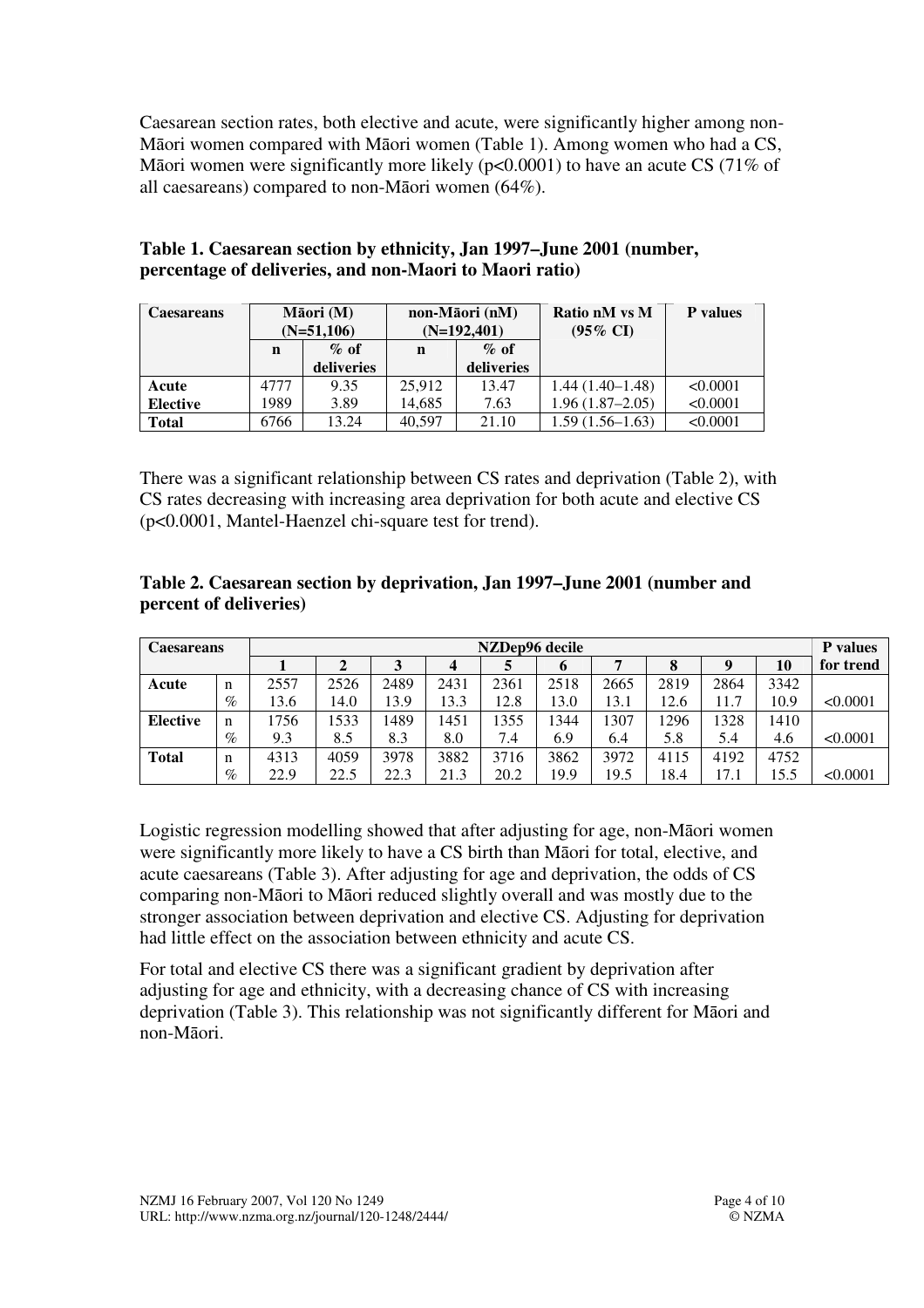#### **Table 3. Logistic regression models—odds ratios of caesarean section among all admissions of women for delivery, January 1997–June 2001**

| <b>Caesareans</b>  | <b>Variables</b>                          | Age adjusted<br>model<br><b>OR (95% CI)</b> | Age and NZDep96<br>adjusted model<br><b>OR (95% CI)</b> | Age and ethnicity<br>adjusted model<br>OR per decile $(95\% \text{ CI})^{\dagger}$ |
|--------------------|-------------------------------------------|---------------------------------------------|---------------------------------------------------------|------------------------------------------------------------------------------------|
| <b>Acute CS</b>    | Non-Māori:Māori                           | $1.39(1.34 - 1.44)$                         | $1.38(1.33 - 1.43)$                                     |                                                                                    |
|                    | NZDep96                                   |                                             |                                                         | $0.996(0.992 - 1.001)^*$                                                           |
|                    | (more deprived: less deprived)            |                                             |                                                         |                                                                                    |
| <b>Elective CS</b> | Non-Māori:Māori                           | $1.54(1.46-1.62)$                           | $1.44(1.36-1.52)$                                       |                                                                                    |
|                    | NZDep96<br>(more deprived: less deprived) |                                             |                                                         | $0.970(0.964 - 0.976)$                                                             |
| <b>Total CS</b>    | Non-Māori:Māori                           | $1.47(1.43 - 1.52)$                         | $1.43(1.39-1.48)$                                       |                                                                                    |
|                    | NZDep96                                   |                                             |                                                         | $0.985(0.981 - 0.989)$                                                             |
|                    | (more deprived: less deprived)            |                                             |                                                         |                                                                                    |

208806 observations, 34701 excluded with missing NZDep96; \*Significant interaction; **†** linear fit from decile 1 (least deprived) to decile 10 (most deprived).

For acute CS, the results did not demonstrate a significant relationship with deprivation after adjusting for age and ethnicity (Table 3). However, modelling with inclusion of the interaction term indicated that the relationship by deprivation is significantly different for Māori and non-Māori ( $\chi^2$ =6.17, DF=1, p=0.013).

Among Māori women there was a significant relationship between increasing deprivation and less likelihood of an acute CS (OR at each level of deprivation=0.981, 95%CI=0.968-0.994, p=0.0036). Among non-Māori women, there was no significant relationship between deprivation and acute CS (OR at each level of deprivation=0.998, 95%CI=0.993-1.003, p=0.49).

The association between ethnicity and CS may be confounded by other factors such as parity and clinical risk, or differential access to services. Table 4 presents analyses restricted to women having their first baby (no previous admissions since 1988) with no previous CS. There were 108,636 admissions (16% Māori, 84% non-Māori).

Among Māori women, the CS rate was 15% compared with 24% among non-Māori. The elective CS rate among Māori was 1.9% compared with 4.6% among non-Māori. The acute CS rate among Māori was 14% compared with 19% among non-Māori.

Among women having their first baby in hospital, non-Māori women were more likely to have a CS than Māori, after adjusting for age. After adjusting for age, deprivation, and other clinical factors, the OR for non-Māori compared to Māori is reduced towards one for total, elective, and acute CS—but non-Māori are still significantly more likely to have a CS birth than Māori, especially for elective CS.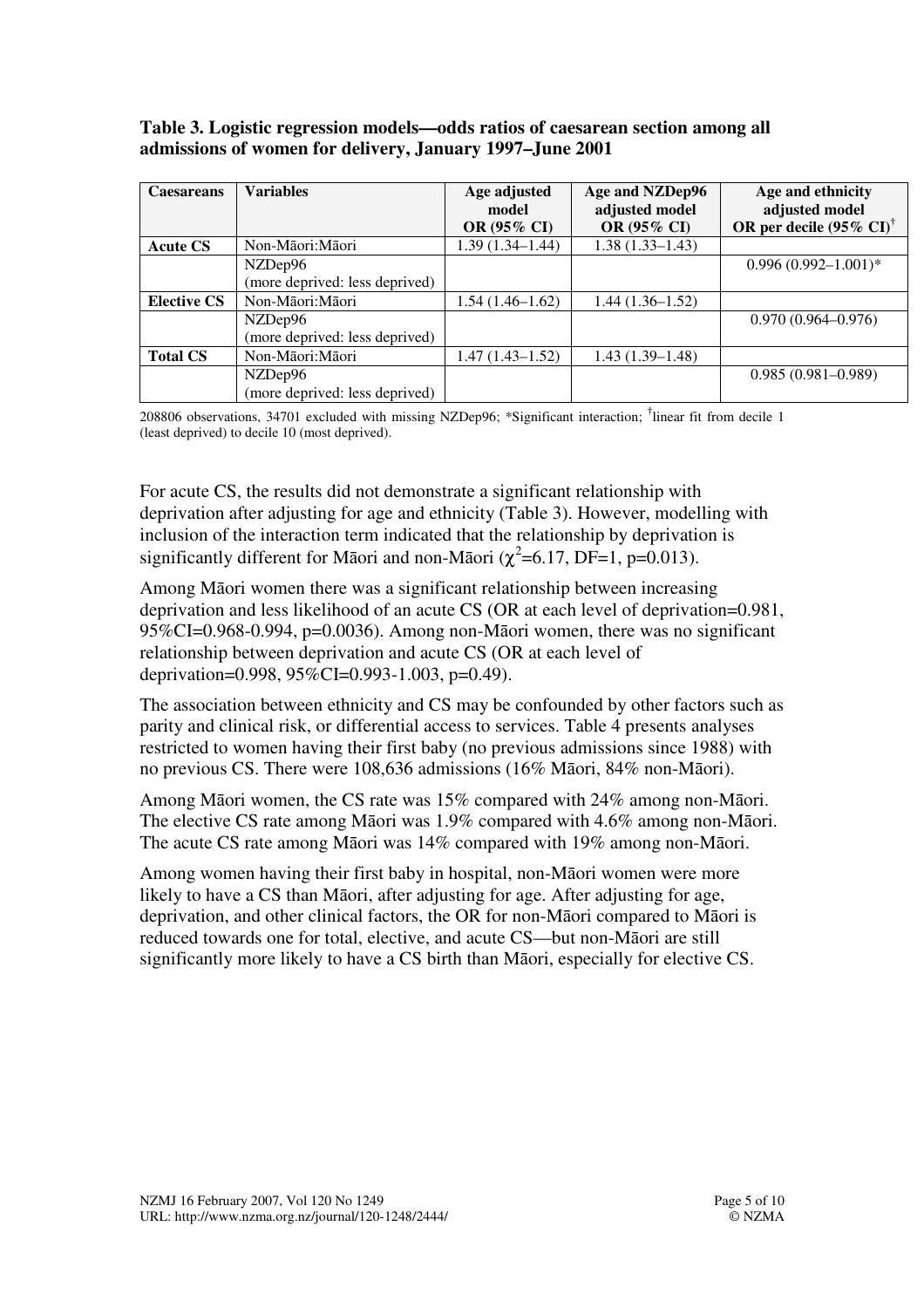#### **Table 4. Logistic regression models—odds of caesarean section (non-M**ā**ori [nM]: M**ā**ori [M]) among women having their first baby, with no previous CS; January 1997–June 2001**

| Caesareans         | Age adjusted<br>model |                     | Age, deprivation and<br>clinical factors | Age, deprivation,<br>clinical factors and |  |  |
|--------------------|-----------------------|---------------------|------------------------------------------|-------------------------------------------|--|--|
|                    |                       |                     | adjusted model <sup>#</sup>              | DHB adjusted model**                      |  |  |
|                    |                       | OR (95% CI)         | OR (95% CI)                              | OR (95% CI)                               |  |  |
| <b>Acute CS</b>    | nM: M                 | $1.17(1.11-1.23)$   | $1.14(1.07-1.20)$                        | $1.13(1.06-1.19)$                         |  |  |
| <b>Elective CS</b> | $nM:$ M               | $1.73(1.52 - 1.96)$ | $1.47(1.28 - 1.69)$                      | $1.36(1.18-1.56)$                         |  |  |
| <b>Total CS</b>    | $nM:$ M               | $1.25(1.19-1.32)$   | $1.19(1.13 - 1.26)$                      | $1.16(1.10-1.23)$                         |  |  |

<sup>93374</sup> observations, 15262 excluded with missing NZDep96 or other variables; **‡**Model adjusted for age, deprivation, multiple births, fetal presentation, gestation at delivery, HT, APH, DM; <sup>‡‡</sup>Model adjusted for age, deprivation, multiple births, fetal presentation, gestation at delivery, HT, APH, DM, DHB.

There were no significant interactions between ethnicity and deprivation detected in these analyses.

With the addition of the DHB variable into the models, the odds of CS for non-Māori compared to Māori are further reduced towards one, particularly for elective CS. This suggests that the differences in CS seen across different DHBs may be contributing to the ethnic differences in CS seen at a national level.

# **Discussion**

Our study shows significant differences between Māori and non-Māori for total, elective, and acute CS after controlling for deprivation, with non-Māori women more likely to have a CS than Māori women. This suggests that while deprivation may explain some of the disparity between Māori and non-Māori in CS, it does not explain it all. In addition, lower rates of CS among Māori women persist after also controlling for available clinical factors. Among women having their first baby with no previous CS, differences between Māori and non-Māori are greatest for elective CS.

Strengths of our study are that it explores ethnic disparities in CS among women having hospital births nationally, and considers the role of socioeconomic position (as measured by NZDep96) as well as other potential confounders. However, there are a number of limitations that should be considered in the interpretation of our findings.

It is likely that there is some degree of misclassification of variables. We used administrative data, which introduces the possibility of coding errors with regards to ICD-9-CM classification. Despite our attempts to minimise the undercount of Māori hospitalisations by the 'ever Māori' method of categorisation, subsequent studies using this method suggest that it improves but does not fully account for this undercount.<sup>12</sup> Such misclassification applies to both numerators and denominators in this study, and would therefore tend to bias disparities to the null.

Misclassification may also occur where record linkage was used to determine variable classification—e.g. parity. Duplicate or incorrect NHI numbers have been identified as affecting data quality<sup>3</sup> and may lead us to underestimate parity if individuals are not accurately linked to having previous births. Whether this is different for Māori and non-Māori women is unclear.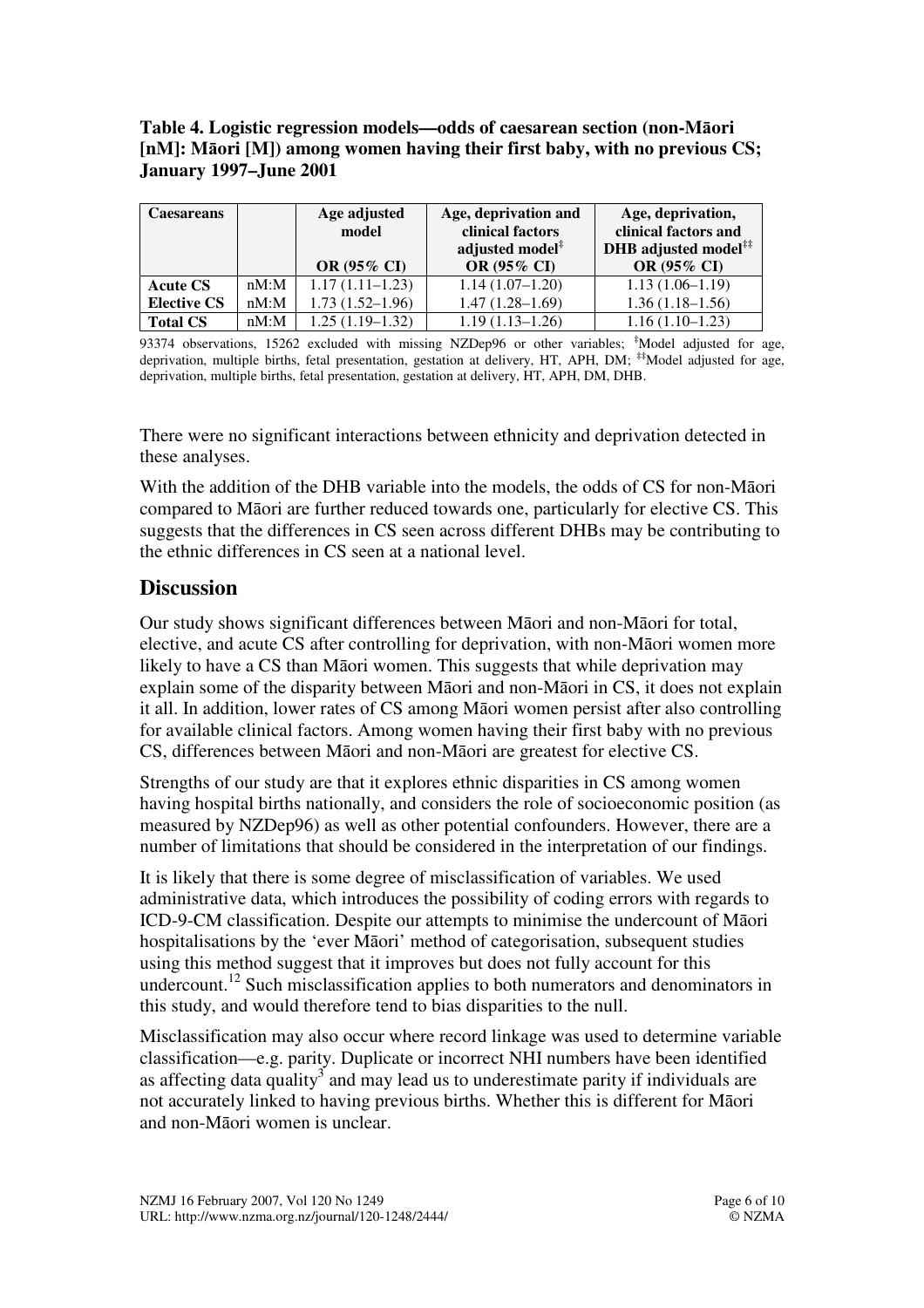There may also be residual confounding of the disparities in CS between Māori and non-Māori. For example, the impact of socioeconomic position on ethnic inequalities in CS may well be underestimated in our study as we only used NZDep96. This is only one measure and will not fully capture all dimensions of socioeconomic position.13,14

In addition, we were limited by the data available in the NZHIS dataset. For example, we could not adjust for other potential clinical risk factors such as maternal weight, smoking, and other comorbidities. Health service information such as time at booking, and maternity carer was not available. Nor could we link mother's records to those of the baby. Thus, factors such as type of carer and baby's birth weight were unable to be measured.

However, smoking, obesity, small for gestational age, and a number of other health status measures are closely correlated with deprivation $8,15-17$  and their unobserved effect may be partially captured by the inclusion of deprivation. The NWH study<sup>5</sup> was able to control for a wider range of clinical variables. The addition of obstetric risk factors to the model in the NWH study tended to reduce the odds of Māori having a caesarean section compared to non-Maori. Therefore, the addition of other such risk factors to the current analyses may not reduce the disparity between Māori and non-Māori.

Our results are similar to those found at NWH for ethnic inequalities in elective caesarean.<sup>5</sup> However, we found that Māori women also had lower adjusted rates of acute CS, which was not the case at NWH. The differences in these findings may result from the use of different methods and adjustors or perhaps reflect differences at a regional compared with a national level.

Internationally, differences in CS have been examined between various ethnic groups in different countries including the United States,  $^{18-21}$  Canada,  $^{22}$  Brazil,  $^{23}$  South Africa,<sup>24</sup> Norway,<sup>25</sup> and Australia.<sup>26</sup> While there is variation in the magnitude and direction of ethnic disparities in these studies, in most studies<sup>18–20,22,24,25</sup> ethnic differences persist after adjusting for clinical and socioeconomic factors, thus suggesting the influence of non-clinical factors.

Even taking into consideration the limitations of our study, our findings—which show ethnic differences in CS after adjusting for socioeconomic position and various clinical factors—raise the possibility that non-clinical factors may be operating.

Possible non-clinical explanations that may influence ethnic inequalities in CS have previously been suggested. These include: patient factors such as maternal request, and patient preferences and expectations;<sup>2,7,27</sup> provider practice<sup>6</sup> and the patient provider interaction;<sup>2</sup> and, differential access to information and care, and differential management. $2,7$ 

The reasons for ethnic disparities in CS are likely to be complex and multifactorial, occurring across the continuum of care and associated with wider determinants of health and inequality. We would argue, that to address any 'inequities' between Māori and non-Māori, it is important to take a broad perspective to the investigation of potential explanations.

To focus primarily on patient and Māori 'cultural' explanations risks 'victim blaming<sup>28</sup> and fails to acknowledge dominant 'cultural' explanations, the role of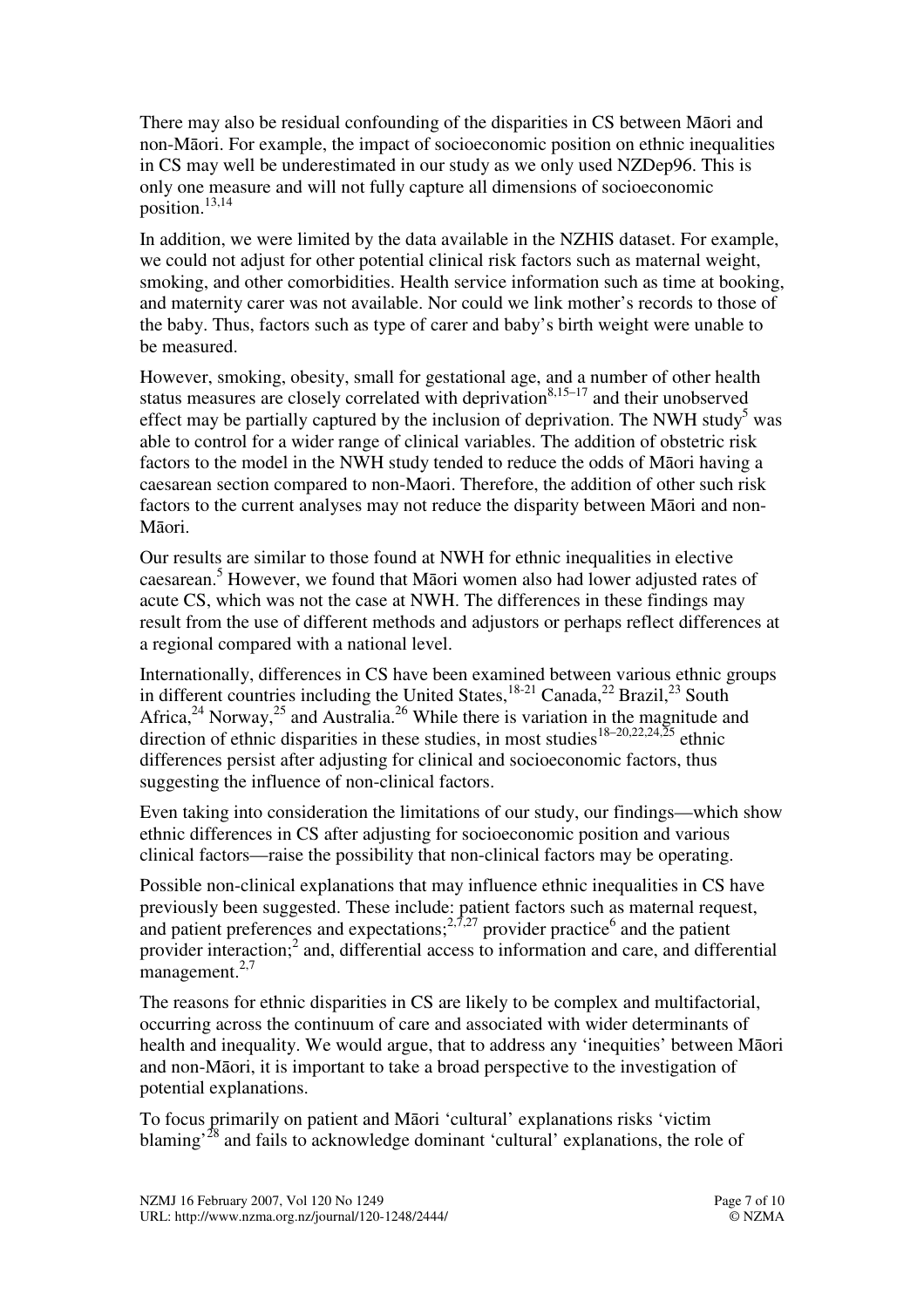providers, and structural influences of the healthcare system.<sup>29</sup> In addition, it does not consider wider determinants of health and inequality that influence access to care and individual risk.<sup>30,31</sup>

Our study shows that disparities in deprivation may partially contribute to ethnic disparities in CS. However, as a potential risk factor, ethnic disparities in socioeconomic position alone are limited as they fail to incorporate factors that lead to the unequal distribution of socioeconomic resources by ethnicity in the first place. Further research directly examining potential non-clinical reasons for ethnic disparities in CS is required within this wider context.

Finally, we note that our study does not determine appropriate CS rates for Māori and non-Māori, or whether ethnic disparities in type of delivery contribute to ethnic disparities in birth outcomes for mothers and babies. Further research is required to assess this.

**Conflict of interest statement:** There are no conflicts of interest.

**Author information:** Ricci Harris, Public Health Physician, Te Rōpū Rangahau Hauora a Eru Pōmare, Department of Public Health, Wellington School of Medicine and Health Sciences, Otago University, Wellington; Bridget Robson, Director, Te Rōpū Rangahau Hauora a Eru Pōmare, Department of Public Health, Wellington School of Medicine and Health Sciences, Otago University, Wellington; Elana Curtis, Public Health Physician, Senior Lecturer Medical, Te Kupenga Hauora Māori, Department of Māori Health, University of Auckland, Auckland; Gordon Purdie, Biostatistician, Department of Public Health, Wellington School of Medicine and Health Sciences, Otago University, Wellington; Donna Cormack, Research Fellow, Te Rōpū Rangahau Hauora a Eru Pōmare, Department of Public Health, Wellington School of Medicine and Health Sciences, Otago University, Wellington; Papaarangi Reid, Tumuaki, Faculty of Medical and Health Sciences, University of Auckland, Auckland

**Acknowledgements:** This study was funded by a research grant from the Health Research Council of New Zealand and the Foundation for Research Science and Technology. Dr Ricci Harris was also provided funding from the John McLeod Scholarship (Australasian Faculty of Public Health Medicine) to assist with writing this article for publication.

**Correspondence:** Dr Ricci Harris, Te Rōpū Rangahau Hauora a Eru Pōmare, Department of Public Health**,** Wellington School of Medicine and Health Sciences**,**  University of Otago**,** PO Box 7343, Wellington**.** Fax: (04) 385 5924; email Ricci.Harris@otago.ac.nz

#### **References:**

- 1. Linton M, Borman B, Findlay J. Caesarean section: a national study. N Z Med J. 1988;101:534–5.
- 2. Ministry of Health. Obstetric Procedures 1988/89-1997/98. Wellington: Ministry of Health; 1999.
- 3. Ministry of Health. Report on Maternity 1999. Wellington: Ministry of Health; 2001.
- 4. Ministry of Health. Report on Maternity 2000 & 2001. Wellington: Ministry of Health; 2003.
- 5. Sadler L, McCowan L, Stone P. Associations between ethnicity and obstetric intervention in New Zealand. N Z Med J. 2002;115:36–9.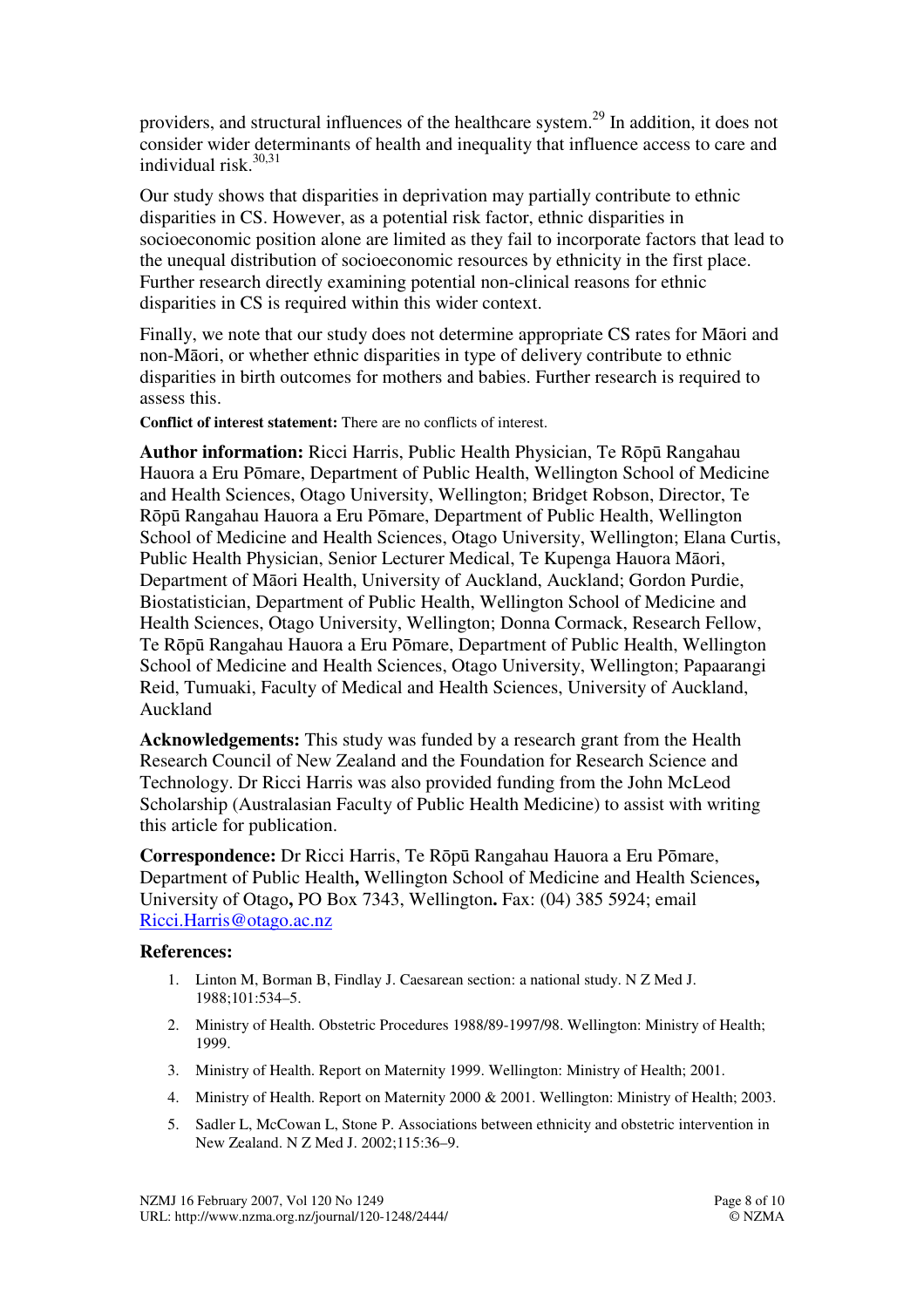- 6. Bulger T, Howden-Chapman P, Stone P. A cut above: the rising caesarean section rate in New Zealand. N Z Med J. 1998;111:30–3.
- 7. Johnson NP, Lewis J, Ansell DA. Does ethnicity influence obstetric intervention? N Z Med J. 1995;108:511–2.
- 8. Salmond C, Crampton P. Deprivation and health. In: Howden-Chapman P, Tobias M, editors. Social inequalities in health: New Zealand 1999. Wellington: Ministry of Health; 2000, p9– 64. URL: http://www.moh.govt.nz/moh.nsf/0/65b8566b2ac3a9684c2569660079de90?OpenDocument
- 9. New Zealand Health Information Service. Coders' Update newsletter, issue 19; December 1996. URL: http://www.nzhis.govt.nz/publications/coders19.html
- 10. Te Rōpū Rangahau Hauora a Eru Pōmare. Counting for nothing: Understanding the issues in monitoring disparities in health. Social Policy Journal of New Zealand. 2000;14:1–16.
- 11. Salmond C, Crampton P, Sutton F. NZDep96 Index of Deprivation*.* Research Report No 8. Wellington: Health Services Research Centre; 1998.
- 12. Cormack D, Robson B, Purdie G, Ratima M. Access to cancer services for Māori: A report prepared for the Ministry of Health. Wellington: Ministry of Health; 2005. URL: http://www.moh.govt.nz/moh.nsf/by+unid/B454B56F387CEE0FCC256FF70015139F?Open
- 13. Blakely T, Pearce N. Socio-economic position is more than just NZDep. N Z Med J. 2002;115:109–11.
- 14. Nazroo J. The structuring of ethnic inequalities in health: economic position, racial discrimination, and racism. Am J Public Health 2003;93:277–84.
- 15. Crampton P, Salmond C, Woodward A, Reid P. Socioeconomic deprivation and ethnicity are both important for anti-tobacco health promotion. Health Educ Behav*.* 2000;27:317–27.
- 16. Craig EK, Mantell CD, Ekeroma AW, et al. Ethnicity and birth outcome: New Zealand trends 1980-2001. Part 1. Introduction, methods, results and overview. Aust N Z J Obstet Gynaecol. 2004;44:530–6.
- 17. Ministry of Health. A Portrait of Health: Key results of the 2002/03 New Zealand health survey. Wellington: Ministry of Health; 2004. URL: http://www.moh.govt.nz/publications
- 18. Aron DC, Gordon HS, DiGiuseppe DL, et al. Variations in risk-adjusted caesarean delivery rates according to race and health insurance. Med Care. 2000;38:35–44.
- 19. Braveman P, Egerter S, Edmonston F, Verdon M. Racial/ethnic differences in the likelihood of cesarean delivery, California. Am J Public Health. 1995;85:625–30.
- 20. Frank R, Frisbie WP, Pullum SG. Race/ethnic differentials in heavy weight and cesarean births. Population Research and Policy Review. 2000;19:459–75.
- 21. Woolbright LA. Why is the caesarean delivery rate so high in Alabama? An examination of risk factors, 1991-1993. Birth. 1996;23:20–5.
- 22. Johnson D, Jin Y, Truman C. Influence of aboriginal and socioeconomic status on birth outcome and maternal morbidity. J Obstet Gynaecol Can. 2002;24:633–40.
- 23. Barros FC, Victora CG, Horta BL. Ethnicity and infant health in Southern Brazil. A birth cohort study. Int J Epidemiol. 2001;30:1001–8.
- 24. Matshidze KP, Richter LM, Ellison GT, et al. Caesarean section rates in South Africa: evidence of bias among different 'population groups'. Ethn Health*.* 1998;3:71–9.
- 25. Vangen S, Stoltenberg C, Skrondal A, et al. Cesarean section among immigrants in Norway. Acta Obstet Gynecol Scand. 2000;79:553–8.
- 26. Jonas O, Roder D, Chan A. The association of maternal and socioeconomic characteristics in metropolitan Adelaide with medical, obstetric and labour complications and pregnancy outcomes. Aust N Z J Obstet Gynaecol*.* 1992;32:1–5.